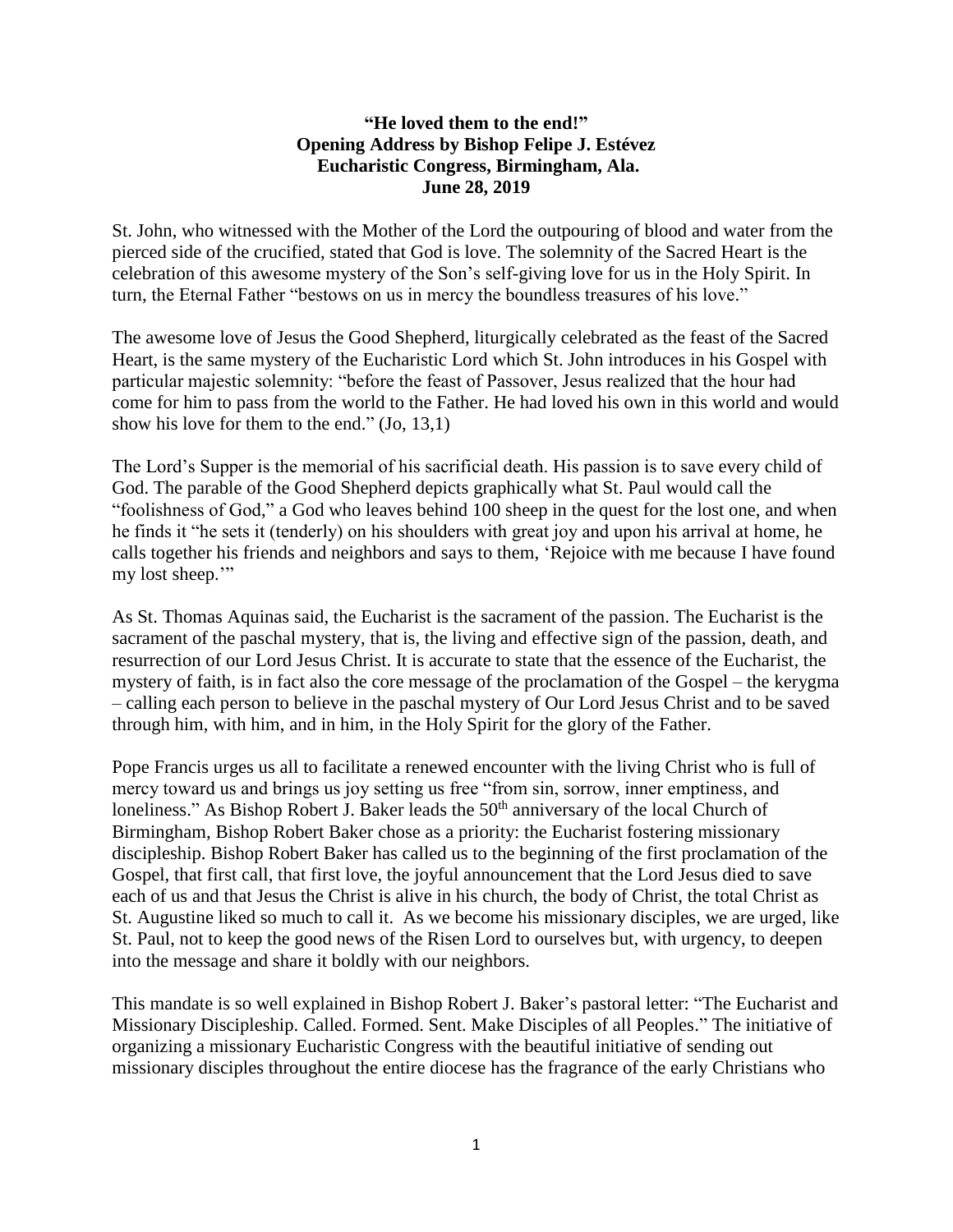were filled with the vigor of the Holy Spirit in the midst of a hostile society. They witnessed to their faith with the sole power of the cross.

What a wonderful "God-incidence" it is that on a date like today 50 years ago, on June 28, 1969, this diocese began its journey of faith, hope, and love. With the Letter to the Hebrews 13:8, we can truly say: "Jesus Christ the same yesterday, today and forever."

This passion for evangelization continues even stronger today. This apostolic desire to let the Holy Name of Jesus be known, loved, and served by every creature in the whole world shines brightly today. It is especially exemplified with such amazing success by the global Catholic network, EWTN, which is located here in the Diocese of Birmingham. This global network is well known for its enduring love and reverence for the Mass, promoting a real culture honoring the Most Blessed Sacrament through a variety of initiatives.

In the Eucharist, Christ is always renewing his gift of self, which he made on the cross. Vatican II said: the most blessed Eucharist contains the church's entire spiritual wealth…the Eucharist shows itself to be the source and summit of the whole proclamation of the Gospel. The other sacraments, as well as every ministry of the church and every work of the apostolate, are linked with the Holy Eucharist and are directed toward it (P. O. no. 5).

The fact that Sunday attendance is only practiced by less that one of four Catholics in our country is an indication that we need the enlightened experience of the disciples of Emmaus. The two disciples, in awe, exclaimed: "were not our hearts burning inside us as he talked to us on the road and explained the Scriptures to us?" "And after recognizing the Risen Lord in the breaking of bread, they went out to proclaim their experience proclaiming aloud: 'The Lord has been raised. It is true! Then they recounted what had happened on the road and how they had come to know him in the breaking of bread." In this story, we find an inspiration for us Christians of the 21st century who experience Christ at the Mass but need to share the faith experience somehow with neighbors and friends. The end of the Mass is a missionary mandate: "Go and announce the Gospel of the Lord!

The missionary proclamation of the Gospel has this unique reciprocity moving simultaneously from the Word to the Eucharist and in turn a movement from the Eucharist toward a renewed reverence for the Scriptures. St. Jerome understood this so well: "for me, the Gospel is the Body of Christ; for me, the Holy Scriptures is his teaching. And when he says: whoever does eat my flesh and drink my blood (Jo. 6:53), even though these words can also be understood of the Eucharistic mystery, Christ's body and blood are really the word of Scripture, God's teaching.

When we approach the Eucharistic Mystery, if a crumb falls to the ground, we are troubled. Yet, when we are listening to the word of God, and God's Word and Christ's flesh and blood are being poured into our ears, yet we pay no heed, what great peril should we not feel." S.t Jerome understood so well that the Word of God and the Eucharist are so deeply bound together that we cannot understand one without the other: the word of God takes flesh in the event of the Eucharist!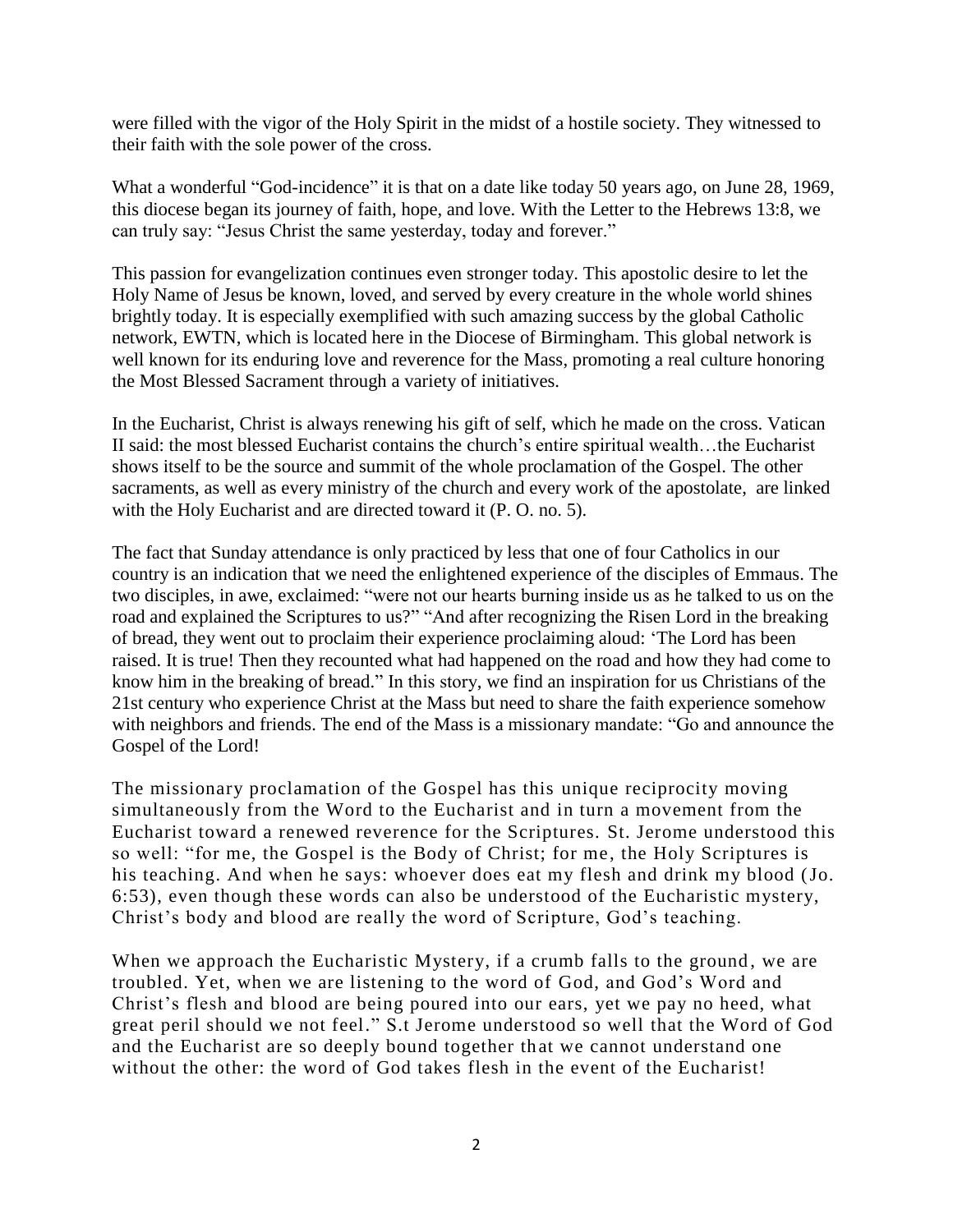The Eucharist is that fire of love that fulfills a most important prophecy of Jesus. The setting is important. "A number from the Greek community approached the Apostle Phillip for 'they wanted to see Jesus.'" The Holy Spirit had sown in their hearts that remarkable desire; these Greeks, to me, are a symbol of the thirst of all people to encounter the truth. Perhaps these "outsiders" were worthy of the expression of Jesus: "they believed without seeing." At the end of the encounter, Jesus said one of the most important sayings of the entire Gospel: "And when I am lifted up from the earth, I will draw everyone to myself" (John 12:32). When St. Ignatius of Antioch said, "The Christian is not the result of persuasion but of power," he illustrated this saying quite well. Only the encounter with the Lord can lead to faith.

To evangelize is a work of humility. It is a self-effacing mission to lead others to encounter the Lord and his church and accompany the neighbor while not standing on the way, as Jesus reminded his disciples to consider themselves as mere servants. The people of God remain Catholic, not because of the perceived fidelity or perfect worthiness of God's ministers, but simply because the power of grace that is mediated by the Word of God and the sacraments. The fact is that Jesus Christ did not choose angels to lead the church but an imperfect group of fishermen… a very ordinary group of people. The account of the Resurrection according to the Gospel of St. Mark conveys the same message: The Good news is mediated by apostles who are utterly imperfect and certainly unworthy, but the power of the message is such that its power is unstoppable.

It is astonishing to notice that St. Therese of Lisieux is the patroness of missions. In fact, she lived practically her very short life in one place. She was not involved in any external apostolic activity, and one can only imagine that she prayed a lot for the conversion of sinners and the fruitfulness of all involved in the proclamation of the Gospel.

In meditating on 1 Cor. 13, Therese wrote: "Charity gave me the key to my vocation. I understood that the Church had a Heart and that this Heart was burning with love. I understood it was Love alone that made the Church's members act, that if Love ever became extinct, apostles would not preach the Gospel and martyrs would not shed their blood. I understood that love comprised all vocations, that it embraced all times and places…in a word, that it was eternal…Oh, Jesus, my love, my vocation, at last, I have found it, my vocation is love! "The Eucharist is that deeper source which Therese calls "heart and love." In forming evangelizers, what is most important is to enable them to renew their capacity to draw from this eternal font of living water…" out of his heart will flow rivers of living water" (Jn 7:37ss)

Pope Francis, in his apostolic letter *The Joy of the Gospel* said: "…we need to make the Church constantly go out of herself, keeping her mission focused on Jesus Christ, and her commitment to the poor" (no.97). St. Vincent de Paul showed this vision subordinating piety to evangelizing activity. True love of God is found in love of neighbor. For St. Vincent, charity is above all rules. St. Vincent de Paul had internalized the teaching of the Good Samaritan's compassion. The Mass does not end with the last procession; in fact, the Mass begins with the "body of Christ" making a difference, practicing the corporal and spiritual works of mercy, the advocacy for justice, the defense of the vulnerable, addressing multiple unmet needs of society.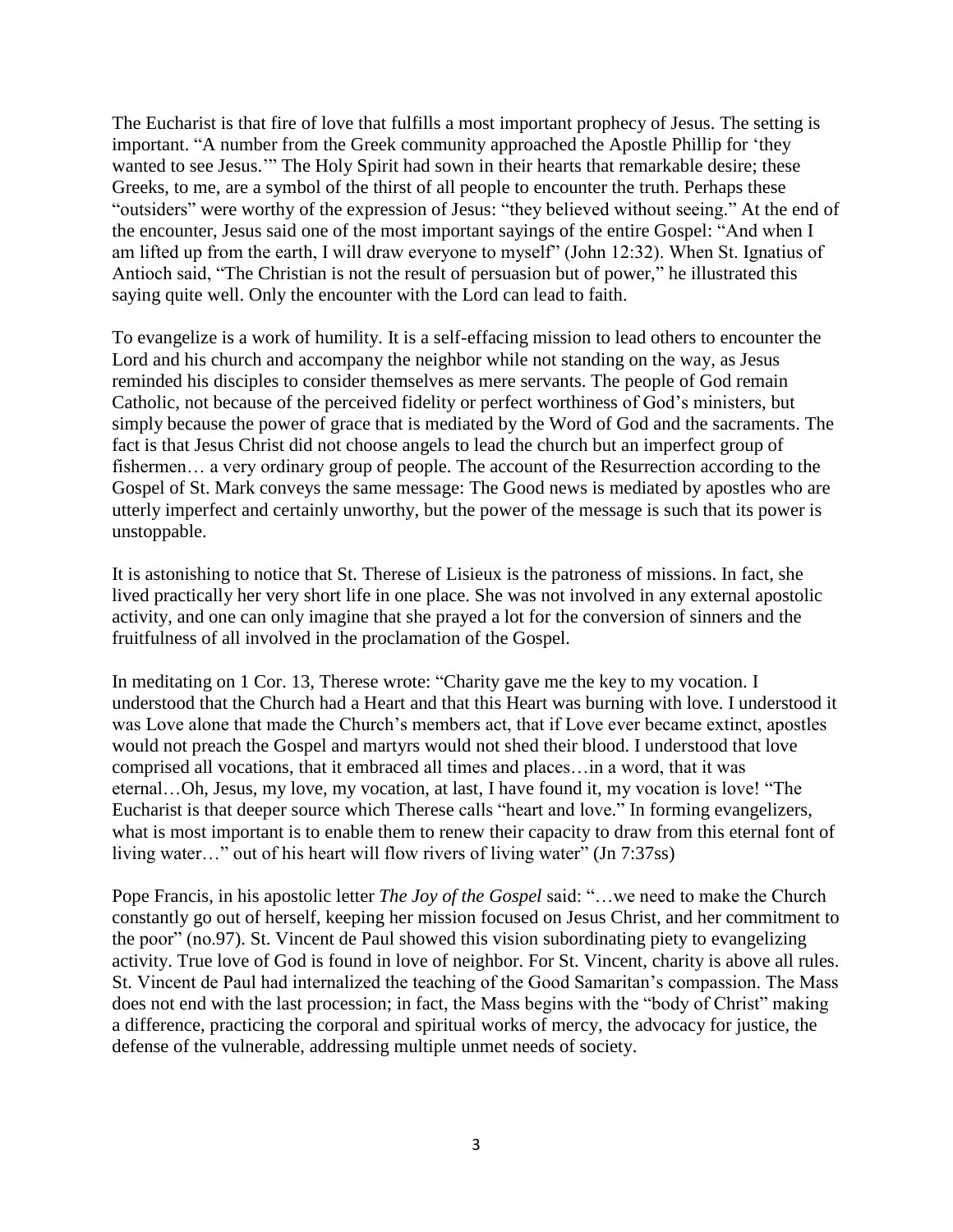In the last meeting of the United States Conference of Catholic Bishops, June 2019, we approved important procedures and protocols related to accountability and transparency of bishops in dealing with sexual abuses and improper behavior related to the 6<sup>th</sup> commandment. The atmosphere was understandably heavy and tense, reflective and serious. Then came Bishop Robert Barron who made a presentation on the need to evangelize the "nones" and how to find ways to attract those Catholic teens and young adults who are no longer going to Mass on Sunday – the  $4<sup>th</sup>$  commandment. There was an immediate upsurge of great interest on the part of the audience. So many bishops wanted to share their opinions that it made it difficult for the presentation to end. It had truly grasped the heart and mind of the audience. How wonderful it was because the heart of the church is evangelization. It was evident that the successors of the apostles were acting like the apostles after Pentecost, driven by the power of the Spirit to make disciples for the Lord Jesus. I experienced such hope in the future of the church's life. It seemed as if, for a short while, we had moved from the mysteries of sorrow to the mysteries of light!

St. John Paul II, on his 25<sup>th</sup> anniversary as pope, in his last encyclical, on the Eucharist, wrote in his last chapter on the Mother of the Lord. He entitled it: "At the School of Mary, Woman of the Eucharist." He stated that Mary lived Eucharistic faith even before its institution. She made her own the sacrificial dimension of the Eucharist. Pope John Paul also creatively reflected on the Magnificat, Mary's song with Eucharistic overtones. Since the Son of God took flesh from the humble servant of Nazareth, the communion in the body of Christ is forever associated with the fiat of the holy Mother of God.

Jesus had a great and preferential love for the sick. Thus, it is quite logical and understandable that the church would reserve in the tabernacle the Blessed Sacrament for the care of the dying and the very sick at home. Eventually, the practice of visits to the Blessed Sacrament and adoration flourished out of love for the real presence. It is such a blessing that many of our teens and young adults have a special attraction to reading the Scriptures and gazing with love at the Beloved Lord. St. Augustine said that this practice of adoration is necessary to make our communion truly authentic. Long is the list of saints who witnessed to the practice of adoration such as Cyril of Jerusalem, St. Thomas Aquinas, St. Mary Margaret, St. Mother Elizabeth Seton, St. Alphonsus Liguori, St. Peter Julian Eymard, St. Aloysius Gonzaga, St. John Paul II, Venerable Fulton Sheen. And as Bishop Robert Baker shared in his pastoral letter, let us also include young Carlos Acutis.

We are privileged tonight to take the Most Holy Eucharist into the streets of Birmingham. Our parishes nurture such reverential respect for this mystery in our churches, but tonight the bishop invites us to share this awesome gift with the public at large. Indeed, the one who is hidden in the species of bread and wine is the Savior of all humankind.

Last Sunday, we celebrated Corpus Christi, and on this day, many processions took place in His honor throughout the universal church. St. Pope John Paul II once wrote: "we shall go among houses, schools, workshops, offices, and shops. We shall go where the life of mankind is bubbling, where the passions are boiling, where its conflicts explode, where its sufferings are consumed and its hopes flower. We shall go to give testimony with humble joy that the little white host is the answer to most pressing queries, comfort for every pain and sorrow of the most lacerating kind; there is a pledge of satisfaction for that burning thirst for happiness and love